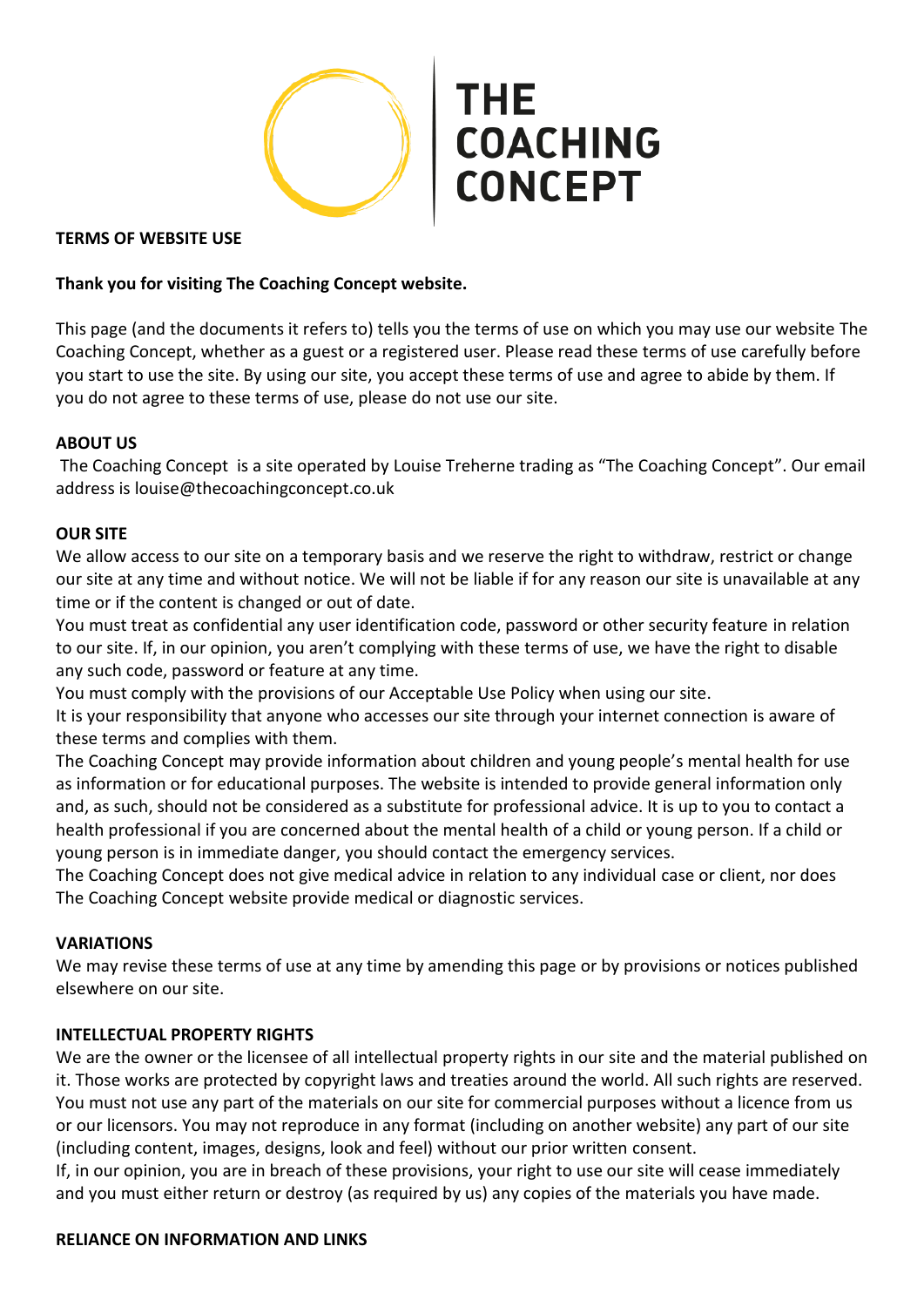The contents of our site (including links to other sites and resources provided by third parties) are for information only, and we shall not be liable for any use of, or reliance on, such materials. It shall be your own responsibility to ensure that any products, services or information available through this website meet your specific requirements.

# **INFORMATION ABOUT YOU AND YOUR VISITS TO OUR SITE**

We process information about you in accordance with our Privacy Policy. By using our site, you consent to such processing and you warrant that all data provided by you is accurate.

# **LINKING TO OUR SITE**

You may link to our home page only if you have first obtained our written consent and provided that you do so in a way that is fair and legal and does not damage our reputation or take advantage of it. We reserve the right to withdraw linking permission without notice.

The website from which you are linking must comply in all respects with our Acceptable Use Policy and must be owned by you.

You must not link in such a way as to suggest any form of association, approval or endorsement on our part where none exists.

Our site must not be framed on any other site, nor may you create a link to any part of our site other than the home page.

If you wish to make any use of material on our site other than that set out above, please address your request to [louise@thecoachingconcept.co.uk](mailto:louise@thecoachingconcept.co.uk)

## **UPLOADING MATERIAL TO OUR SITE**

When you upload material to our site, or make contact with other users of our site, you must comply with our Acceptable Use Policy. If you upload material in breach of our Acceptable Use Policy and we suffer loss as a result, you will reimburse us for such loss.

Any material you upload to our site will be considered non-confidential and non-proprietary and we have the right to use, copy, distribute and disclose it to third parties. If any third party claims that any material posted or uploaded by you to our site violates their intellectual property rights, or their right to privacy, we have the right to disclose your identity to them.

We will not be responsible, or liable to any third party, for the content or accuracy of any materials posted by you or any other user of our site.

We have the right to remove any material or posting you make on our site if, in our opinion, such material does not comply with the content standards set out in our Acceptable Use Policy.

# **VIRUSES, HACKING AND OTHER OFFENCES**

You must not misuse our site by knowingly introducing any material which is malicious or technologically harmful. You must not attempt to gain unauthorised access to our site, the server on which our site is stored or any server, computer or database connected to our site. You must not attack our site via a denial-of-service attack or a distributed denial-of service attack.

By failing to comply with this provision, you would commit a criminal offence and your right to use our site will cease immediately and we will report your actions to the relevant authorities.

## **OUR LIABILITY**

The material displayed on our site is provided without any guarantees, conditions or warranties as to its accuracy. To the extent permitted by law, we hereby expressly exclude:

All conditions, warranties and other terms which might otherwise be implied by statute, common law or the law of equity.

Any liability for any direct, indirect or consequential loss or damage incurred by any user in connection with our site or in connection with the use, inability to use, or results of the use of our site, any websites linked to it and any materials posted on it (whether by us or a third party), including, without limitation any liability for: